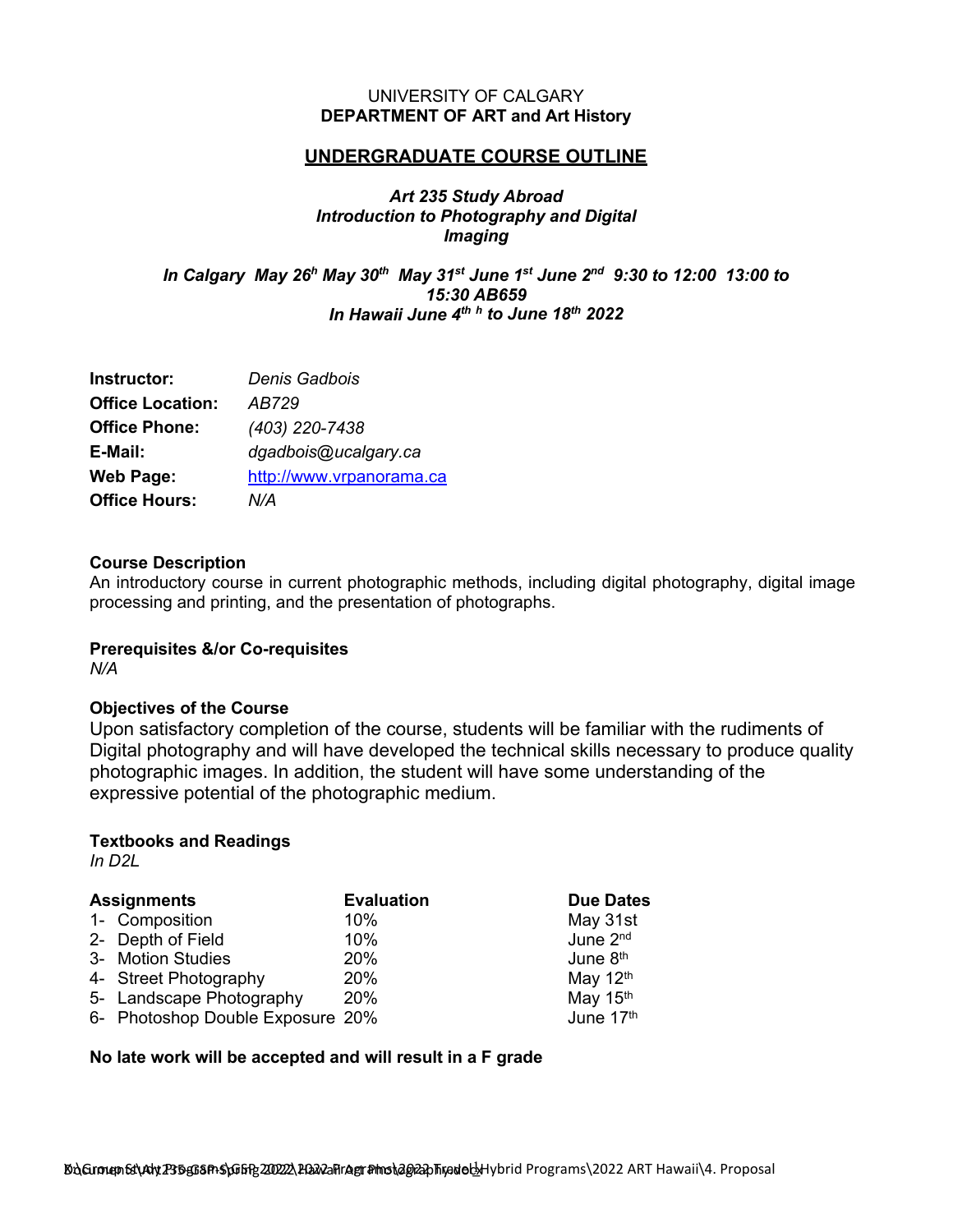# **Evaluation Criteria**

*Conceptual Issues:*

*1. Originality*

- *2. Research process, Composition*
- *3. Clarity of the capacity to articulate concepts/ideas*

*Technical Issues:*

- *1. Lighting*
- *2- Focus*
- *3- Post Processing (Photoshop)*

**Writing**

**No passing grade on any particular component of a course is essential for the student to pass the course as a whole**.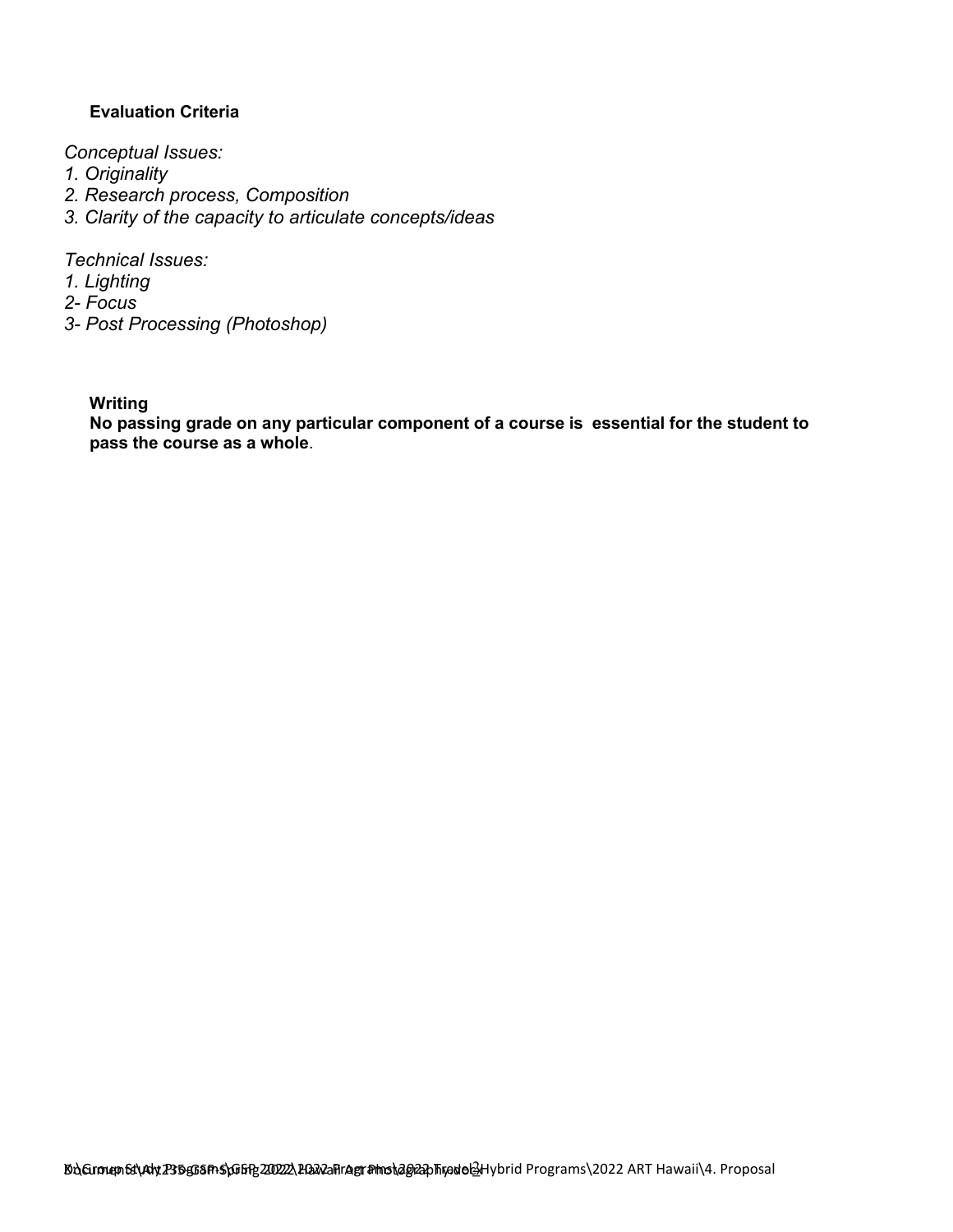### **Registrar-Scheduled Final Exam No**

### **Note: It is the student's responsibility to keep a copy of or any relevant documentation regarding each submitted assignment.**

Please hand in your assignments directly to your instructor. If this is not possible, you can use the drop box outside of AB 608. Assignments that are put into the drop box will be date-stamped and placed in the instructor's mailbox.

### **Late Assignment Policy**

*Please describe your policy here regarding assignments that are handed in late.*

### **Additional Information** *(if necessary)*

*Please list any supplies or extra costs that your students should be aware of.*

### **Course Activities**

*Enter any special activities such as field trips, etc., here.*

*You can also include your schedule of lectures & readings here, if you wish.*

|  | <b>Grading Method/Grading Scale:</b> |  |
|--|--------------------------------------|--|
|--|--------------------------------------|--|

| Percentage | <b>Grade</b> | G.P.V.   | <b>Grade Definition</b>                                                                                                   |
|------------|--------------|----------|---------------------------------------------------------------------------------------------------------------------------|
| 96-100     | A+           | 4.0      | Outstanding                                                                                                               |
| 90-95      | A            | 4.0      | Excellent-superior performance, showing comprehensive<br>understanding of subject matter.                                 |
| 85-89      | А-           | 3.7      |                                                                                                                           |
| 80-84      | B+           | 3.3      |                                                                                                                           |
| 75-79      | B            | 3.0      | Good - clearly above average performance with<br>knowledge of subject matter generally complete.                          |
| 70-74      | В-           | 2.7      |                                                                                                                           |
| 65-69      | C+           | 2.3      |                                                                                                                           |
| 60-64      | С            | 2.0      | Satisfactory – basic understanding of the subject matter.                                                                 |
| 55-59      | C-           | 1.7      |                                                                                                                           |
| 53-54      | D+           | 1.3      |                                                                                                                           |
| 50-52      | D            | 1.0      | Minimal pass - marginal performance; generally<br>insufficient preparation for subsequent courses in the<br>same subject. |
| $0 - 49$   | F            | $\Omega$ | Fail - unsatisfactory performance or failure to meet<br>course requirements.                                              |

### **Studio Procedures**

The creation of art can be a dirty process and a studio is only workable if everyone cooperates in keeping it clean. Out of respect and consideration for your class mates and other users of the space, it is expected that everyone will participate in keeping the studio clean and tidy.

### **Internet and Electronic Communication Device Information**

*Enter rules and guidelines about the use of internet and electronic devices (laptops, cell phones, etc.) during class.*

Do**\Group &\Ayt235gG8P+S\GGfR20222\P&WaFrAgr#ms\2022** Art Ybrid Programs\2022 ART Hawaii\4. Proposal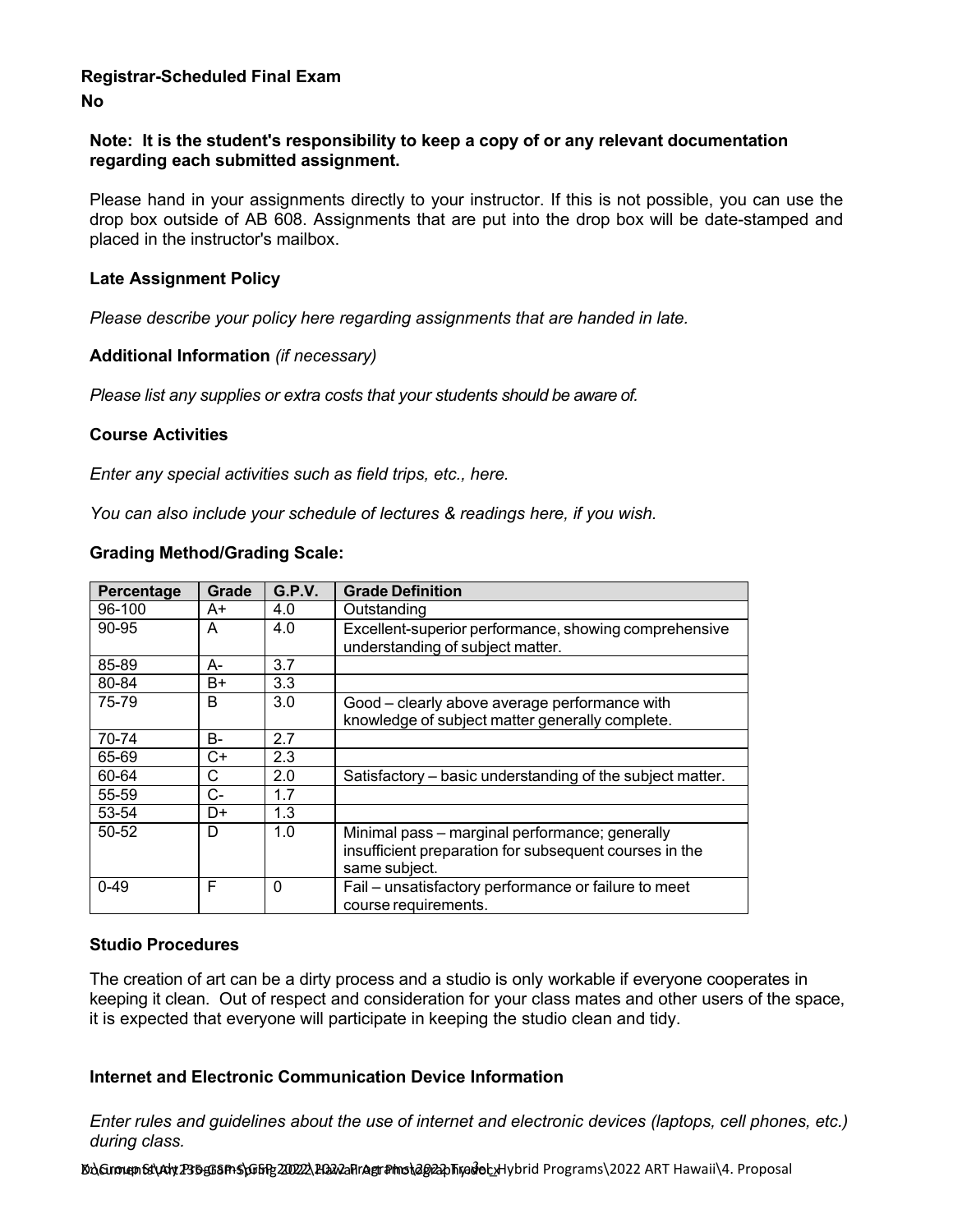# **Academic Accommodations**

The student accommodation policy can be found at [ucalgary.ca/access/accommodations/policy.](http://www.ucalgary.ca/access/accommodations/policy)

Students needing an Accommodation because of a Disability or medical condition should communicate this need to Student Accessibility Services in accordance with the Procedure for Accommodations for Students with Disabilities [ucalgary.ca/policies/files/policies/student-accommodation-policy.](http://www.ucalgary.ca/policies/files/policies/student-accommodation-policy.pdf)

Students needing an Accommodation based on a Protected Ground other than Disability, should communicate this need, preferably in writing, to the course instructor.

# **Academic Standing**

For more information go to <http://www.ucalgary.ca/pubs/calendar/current/f.html>

### **Deferral of Exams/Term work**

It is possible to request a deferral of term work or final examination(s) for reasons of illness, accident, family or domestic affliction, or religious obligations. Please check with Enrolment Services if any of these issues make it impossible for you to sit an exam or finish term work by stated deadlines.

For more information about deferring a final exam go to <https://www.ucalgary.ca/registrar/exams/deferred-exams>

For more information about deferral of term work go to <http://www.ucalgary.ca/pubs/calendar/current/g-7.html> [http://www.ucalgary.ca/registrar/files/registrar/deferred\\_termwork15.pdf](http://www.ucalgary.ca/registrar/files/registrar/deferred_termwork15.pdf)

### **F.O.I.P.**

For more information go to <https://www.ucalgary.ca/legalservices/foip>

# **Writing/Plagiarism**

Writing skills are not exclusive to English courses and, in fact, should cross all disciplines. The University supports the belief that throughout their University careers, students should be taught how to write well so that when they graduate their writing abilities will be far above the minimal standards required at entrance. Consistent with this belief, students are expected to do a substantial amount of writing in their University courses and, where appropriate, members of faculty can and should use writing and the grading thereof as a factor in the evaluation of student work. The services provided by the Writing Support Services can be utilized by all undergraduate and graduate students who feel they require further assistance.

For more information go to <http://www.ucalgary.ca/ssc/writing-support> or <http://www.ucalgary.ca/pubs/calendar/current/e-2.html>

Using any source whatsoever without clearly documenting it is a serious academic offense. Consequences include failure on the assignment, failure in the course and possibly suspension or expulsion from the university. Visual art projects submitted for course credit must be produced by the student specifically for this class. Students must not submit projects if credit has or will be provided for it in another class. This includes re-worked assignments from previous or concurrent courses, unless permission is provided in writing by the instructor. Additionally, the student is asked to be mindful of

Do**\Group Et\Ay P354GBP:S\GGFR 20222\PGA2aFiragr#mo\2022 Firedel** Hybrid Programs \2022 ART Hawaii\4. Proposal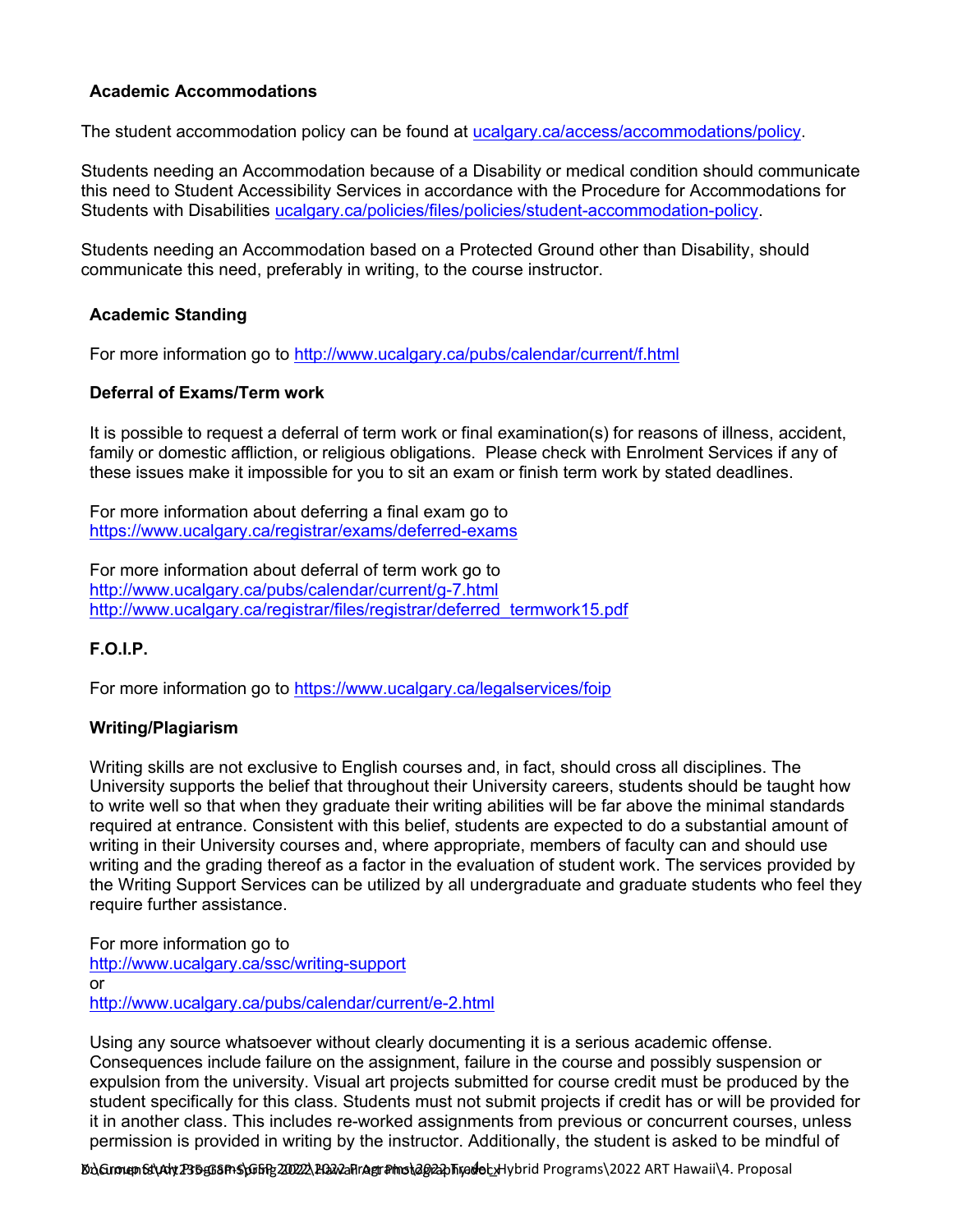using visual sources from the internet, ensuring that that material is not derived from any on-line or other available source, and that appropriate copyright permission is granted, when required.

### **Lockers**

The Art Building lockers are administered through the Student's Union's used bookstore, Bound and Copied. Lockers are rented on a first come, first served basis. Due to the shortage of lockers, and the high demand, students cannot hold more than one locker at a time. All of the details on renting a locker and your responsibilities can be found on the Locker Rental [Agreement](http://www.su.ucalgary.ca/system/files/content/quality-education/aca-services/docs/locker_rental_agreement_2010.pdf) at

[https://www.su.ucalgary.ca/wp-content/uploads/2014/08/locker\\_rental\\_agreement\\_2010.pdf](https://www.su.ucalgary.ca/wp-content/uploads/2014/08/locker_rental_agreement_2010.pdf)

**Lockers for all sessions** can be rented through [my.ucalgary.ca.](http://my.ucalgary.ca/) Once you're in the Student Centre, click on **Other Academic Services** and choose **Locker Reservation**. **Lockers must be vacated by the end of term.**

For more information go to <http://www.su.ucalgary.ca/>

### **Models**

In this class students may be expected to draw from nude models. **A student electing not to do so must notify the instructors IN WRITING of his/her concerns.**

#### **Portfolios and Assignments**

The Department of Art will not assume responsibility for lost or stolen portfolios or course work given to instructors for grading, or for work posted on bulletin boards in the art building.

#### **Note - All unclaimed work will be disposed of. Note - Studio spaces, bulletin boards and display areas need to be cleared 2 weeks after the last day of classes.**

### **Ethics**

Whenever you perform research with human participants (i.e., surveys, interviews or observation) as part of your university studies, you are responsible for following university research ethics guidelines. Your instructor must review and approve of your research plans and supervise your research.

For more information go to <http://www.ucalgary.ca/pubs/calendar/current/e-5.html> or <https://www.ucalgary.ca/research/researchers/ethics-compliance/chreb>

### **Campus Mental Health Resources**

[SU Wellness Centre](http://www.ucalgary.ca/wellnesscentre/) and the [Campus Mental Health Strategy](https://www.ucalgary.ca/mentalhealth/)

### **Campus Security/Safewalk**

Call 220-5333 anytime. Help phones are located throughout campus, parking lots and elevators; they connect directly to Campus Security - in case of emergency, press the red button.

For more information go to <http://www.ucalgary.ca/security/safewalk>

### **Emergency Evacuation**

For more information go to<http://www.ucalgary.ca/emergencyplan/assemblypoints>

Do**\Group Et\Ay P354GBP:S\GGFR 20222\PGA2aFirAgr#mo\2022 Fire Jec**tMybrid Programs \2022 ART Hawaii\4. Proposal